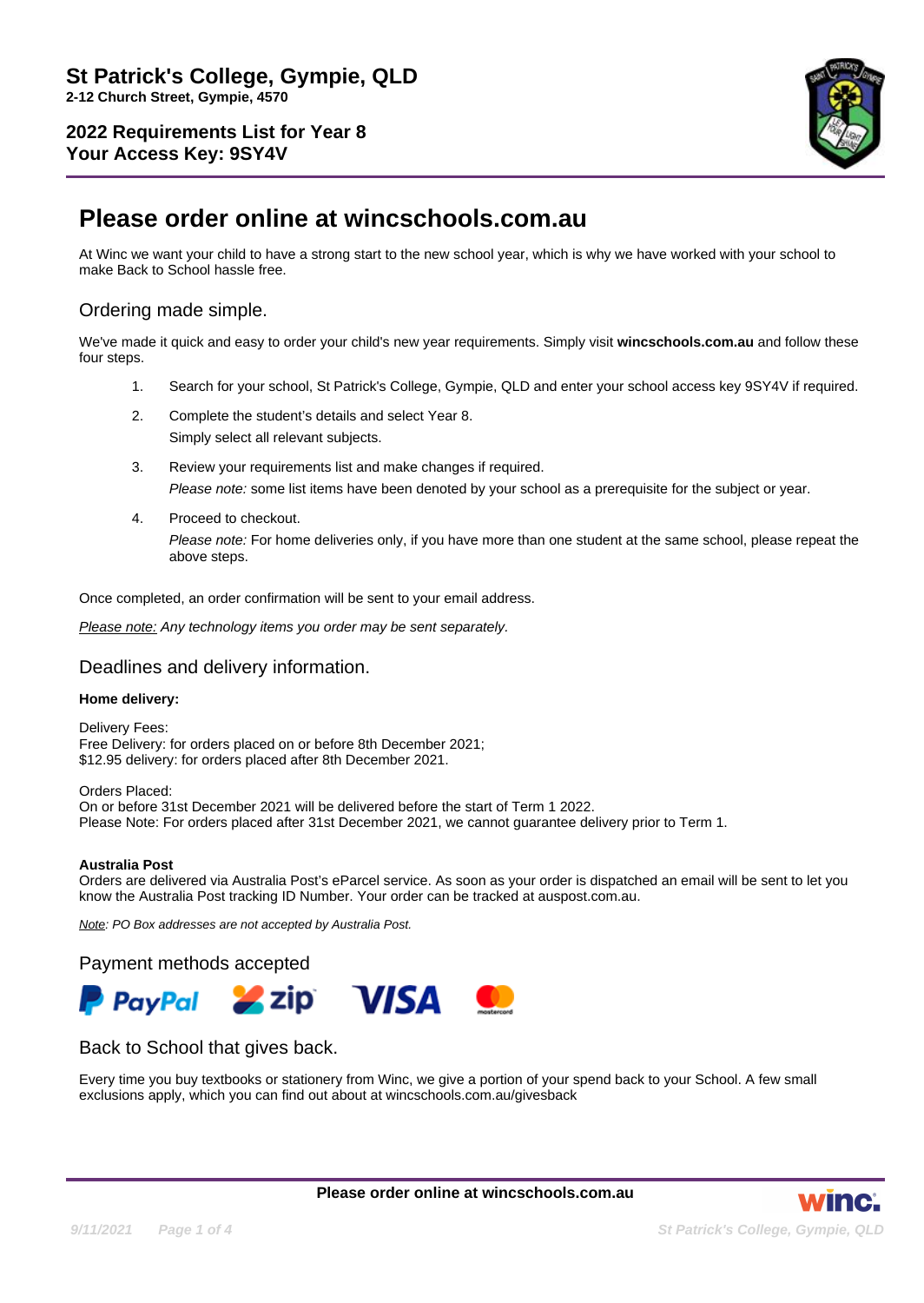

# Have a question?

For assistance with your order, returns and refunds and delivery information, or for a general enquiry, please visit **wincschools.com.au/helpcentre**

To view our full terms and conditions, please visit wincschools.com.au/termsandconditions.

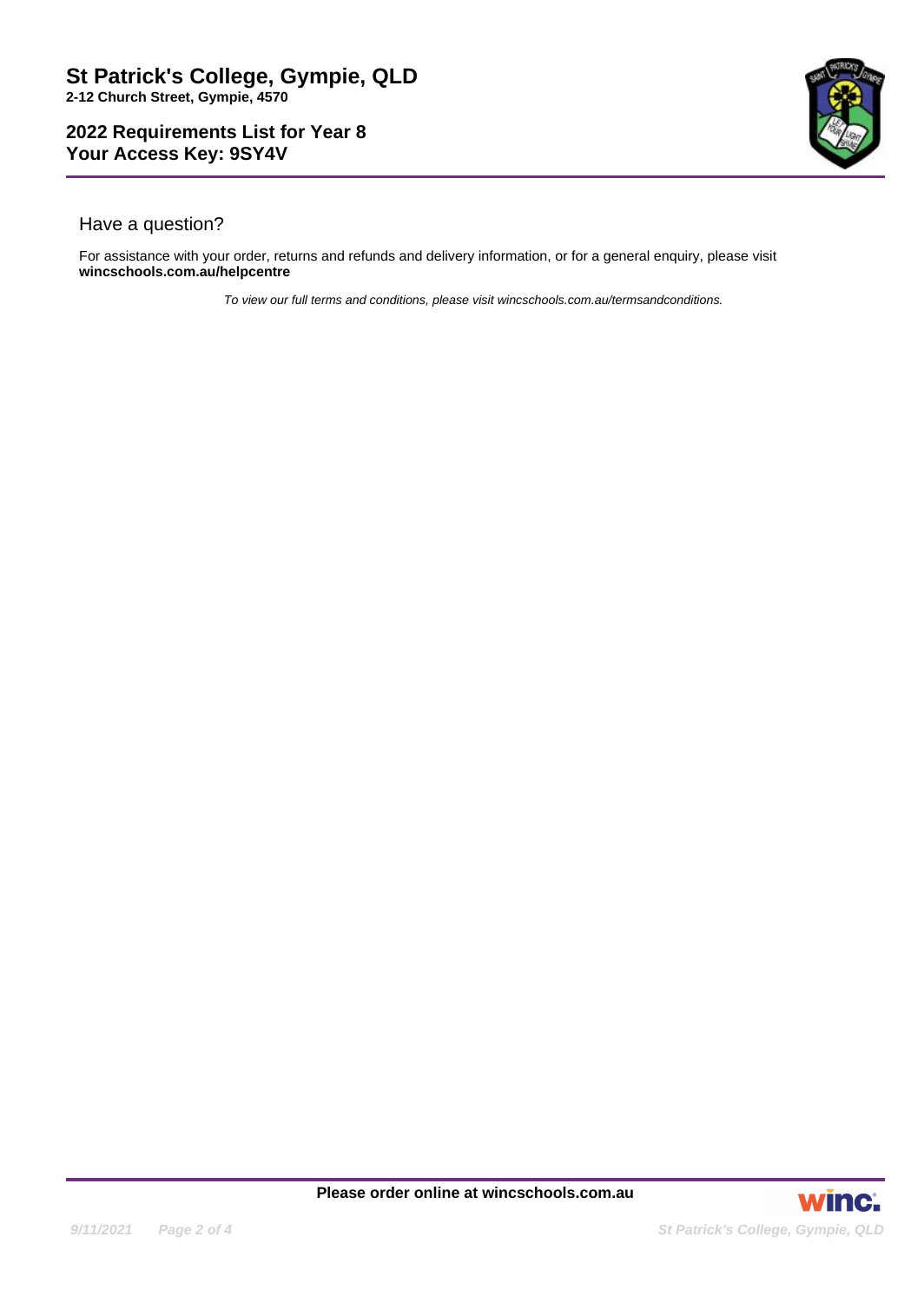

|                                                                                                                                                                                                                                                                                                               | <b>QTY ITEMS</b>                                                                            | <b>UNIT PRICE</b> |                                                                               | <b>QTY ITEMS</b>                                                                                                            | <b>UNIT PRICE</b> |
|---------------------------------------------------------------------------------------------------------------------------------------------------------------------------------------------------------------------------------------------------------------------------------------------------------------|---------------------------------------------------------------------------------------------|-------------------|-------------------------------------------------------------------------------|-----------------------------------------------------------------------------------------------------------------------------|-------------------|
| *General Items                                                                                                                                                                                                                                                                                                |                                                                                             |                   | <b>Digital Technologies</b>                                                   |                                                                                                                             |                   |
| Celco Math Set includes semi-circular 180 degree protractor<br>(no-needle point) and set squares. These items can be<br>purchased separately. The math set, calculator, earphones and<br>Japanese exercise book can be carried over from year 7. Please<br>purchase individual books, NOT one 5 subject book. |                                                                                             |                   | <b>Drama</b>                                                                  | 2 25097610 Winc Exercise Book<br>A4 5mm Graph 56gsm 96 Pages                                                                | \$0.77            |
|                                                                                                                                                                                                                                                                                                               | $\Box$ 18787525 Sharp EL531THBW<br>Scientific Calculator Black/White                        | \$24.53           | $\Box$ 1                                                                      | 25093510 Winc Exercise Book<br>A4 8mm Ruled Red Margin                                                                      | \$0.97            |
|                                                                                                                                                                                                                                                                                                               | Carried over from Year 7<br>$\Box$ 1 86535106 Celco 0039930 No.909<br>Maths Set Tin 8 Piece | \$11.55           | 56gsm 64 Pages<br><b>English</b>                                              |                                                                                                                             |                   |
|                                                                                                                                                                                                                                                                                                               | Carried over from Year 7                                                                    |                   |                                                                               |                                                                                                                             |                   |
|                                                                                                                                                                                                                                                                                                               | $\Box$ 1 25093627 Winc Polished Wooden<br>Ruler 30cm - Measurement in CM<br>and MM          | \$0.62            |                                                                               | $\Box$ 2 25093510 Winc Exercise Book<br>A4 8mm Ruled Red Margin<br>56gsm 64 Pages                                           | \$0.97            |
|                                                                                                                                                                                                                                                                                                               | 2 18960577 PaperMate Inkjoy<br>Capped Ballpoint Pen Medium<br>1.0mm Blue Each               | \$0.47            | <b>Health &amp; Physical Education</b>                                        |                                                                                                                             |                   |
|                                                                                                                                                                                                                                                                                                               | 2 18960576 PaperMate Inkjoy                                                                 | \$0.47            |                                                                               | This exercise book will be shared with Life Skills.                                                                         |                   |
|                                                                                                                                                                                                                                                                                                               | Capped Ballpoint Pen Medium<br>1.0mm Black Each                                             |                   |                                                                               | $\boxed{\phantom{0}}$ 1 25093510 Winc Exercise Book<br>A4 8mm Ruled Red Margin<br>56gsm 64 Pages<br>Shared with Life Skills | \$0.97            |
|                                                                                                                                                                                                                                                                                                               | $\Box$ 2 18960578 PaperMate Inkjoy<br>Capped Ballpoint Pen Medium<br>1.0mm Red Each         | \$0.47            |                                                                               |                                                                                                                             |                   |
|                                                                                                                                                                                                                                                                                                               | 2 25091884 Sharpie Yellow Fluo<br>XL Highlighter Chisel Tip                                 |                   | \$1.32 Home Economics                                                         |                                                                                                                             |                   |
|                                                                                                                                                                                                                                                                                                               | $\Box$ 6 86555071 Faber-Castell<br>Goldfaber Graphite HB Pencil                             | \$0.55            | $\Box$ 1                                                                      | 25090537 Tellfresh Rectangular<br>Storage Container 1.8 Litre                                                               | \$7.92            |
|                                                                                                                                                                                                                                                                                                               | $\Box$ 1 86515086 Bostik Glu Stik 35g                                                       | \$3.63            |                                                                               |                                                                                                                             |                   |
| $\sqcup$ 1                                                                                                                                                                                                                                                                                                    | 18894989 Westcott Student                                                                   | \$2.09            | <b>Humanities</b><br>2 25093510 Winc Exercise Book<br>A4 8mm Ruled Red Margin |                                                                                                                             |                   |
|                                                                                                                                                                                                                                                                                                               | Antimicrobial Scissors 6 Inch<br><b>Assorted Colours</b>                                    |                   |                                                                               | \$0.97                                                                                                                      |                   |
| $\Box$ 2                                                                                                                                                                                                                                                                                                      | 27633000 Winc Eraser PVC-Free<br><b>Standard Office Each</b>                                | \$0.40            |                                                                               | 56gsm 64 Pages                                                                                                              |                   |
|                                                                                                                                                                                                                                                                                                               | $\blacksquare$ 1 66681600 Winc Pencil Sharpener<br>Metal Double Hole                        |                   |                                                                               | \$1.98 Industrial Technology & Design                                                                                       |                   |
|                                                                                                                                                                                                                                                                                                               | $\Box$ 1 25090968 Winc Handy Pouch<br>Plastic Pencil Case Mesh Zip 345<br>x 240 mm A4 Clear | \$3.30            |                                                                               | $\Box$ 1 25093147 Winc/Teter Mek A4<br>Visual Art Diary Spiral 110gsm<br><b>Black Cover 120 Pages</b>                       | \$2.76            |
|                                                                                                                                                                                                                                                                                                               | $\Box$ 1 25133140 Micador Coloured<br>Pencils Pack Of 12                                    | \$2.61            |                                                                               | $\Box$ 2 25115524 Faber-castell Goldfaber<br>Graphite 2h Pencil                                                             | \$0.55            |
|                                                                                                                                                                                                                                                                                                               | $\Box$ 2 19016197 Verbatim Urban<br>Headgear Earbuds<br>Carried over from Yr 7              | \$5.90            |                                                                               |                                                                                                                             |                   |
|                                                                                                                                                                                                                                                                                                               | $\Box$ 4 25091158 Winc Manilla<br>Document Wallet 30mm Gusset<br>Foolscap Blue              | \$1.22            |                                                                               |                                                                                                                             |                   |